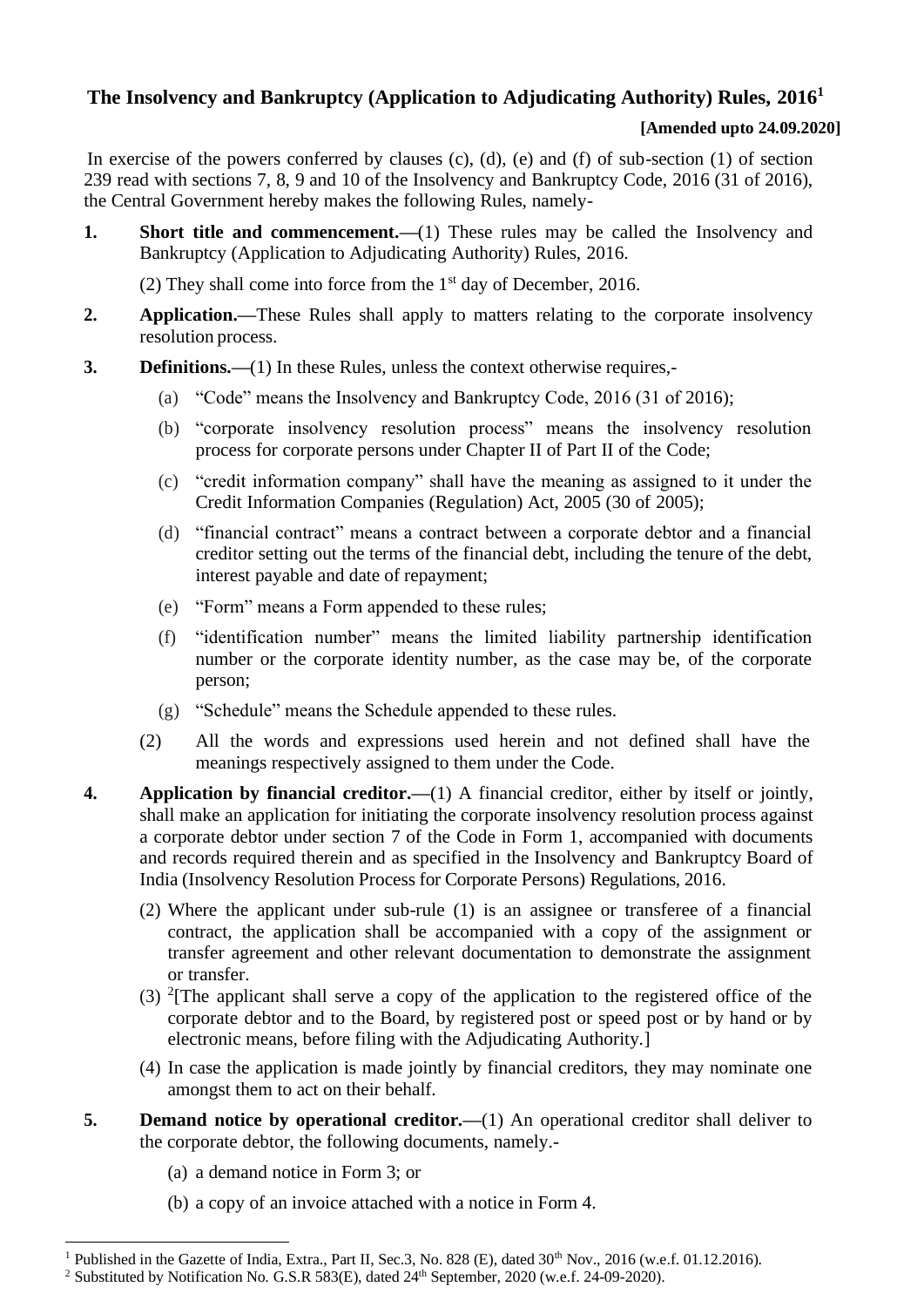- (2) The demand notice or the copy of the invoice demanding payment referred to in subsection (2) of section 8 of the Code, may be delivered to the corporate debtor,
	- (a) at the registered office by hand, registered post or speed post with acknowledgement due; or
	- (b) by electronic mail service to a whole time director or designated partner or key managerial personnel, if any, of the corporate debtor.
- (3) A copy of demand notice or invoice demanding payment served under this rule by an operational creditor shall also be filed with an information utility, if any.
- **6. Application by operational creditor.—**(1) An operational creditor, shall make an application for initiating the corporate insolvency resolution process against a corporate debtor under section 9 of the Code in Form 5, accompanied with documents and records required therein and as specified in the Insolvency and Bankruptcy Board of India (Insolvency Resolution Process for Corporate Persons) Regulations, 2016.

(2)  $\frac{3}{7}$ The applicant under sub-rule (1) shall serve a copy of the application to the registered office of the corporate debtor and to the Board, by registered post or speed post or by hand or by electronic means, before filing with the Adjudicating Authority.]

**7. Application by corporate applicant.—**(1) A corporate applicant, shall make an application for initiating the corporate insolvency resolution process against a corporate debtor under section 10 of the Code in Form 6, accompanied with documents and records required therein and as specified in the Insolvency and Bankruptcy Board of India (Insolvency Resolution Process for Corporate Persons) Regulations, 2016.

(2) <sup>4</sup> [The applicant under sub-rule (1) shall serve a copy of the application to the Board by registered post or speed post or by hand or by electronic means, before filing with the Adjudicating Authority.]

- **8. Withdrawal of application.—**The Adjudicating Authority may permit withdrawal of the application made under rules 4, 6 or 7, as the case may be, on a request made by the applicant before its admission.
- **9. Interim resolution professional.**—(1) The applicant, wherever he is required to propose or proposes to appoint an insolvency resolution professional, shall obtain a written communication in Form 2 from the insolvency professional for appointment as an interim resolution professional and enclose it with the application made under rules 4, 6 or 7, as the case may be.

(2) The application under sub-rule (1) shall be accompanied by a certificate confirming the eligibility of the proposed insolvency professional for appointment as a resolution professional in accordance with the Insolvency and Bankruptcy Board of India (Insolvency Resolution Process for Corporate Persons) Regulations, 2016.

- **10. Filing of application and application fee.—**(1) Till such time the rules of procedure for conduct of proceedings under the Code are notified, the application made under subsection (1) of section 7, sub-section (1) of section 9 or sub-section (1) of section 10 of the Code shall be filed before the Adjudicating Authority in accordance with rules 20, 21, 22, 23, 24 and 26 of Part III of the National Company Law Tribunal Rules, 2016.
	- (2) An applicant under these rules shall immediately after becoming aware, notify the Adjudicating Authority of any winding-up petition presented against the corporate debtor.
	- (3) The application shall be accompanied by such fee as specified in the Schedule.
	- (4) The application and accompanying documents shall be filed in electronic form, as and when such facility is made available and as prescribed by the Adjudicating

<sup>&</sup>lt;sup>3</sup> Substituted by Notification No. G.S.R 583(E), dated 24<sup>th</sup> September, 2020 (w.e.f. 24-09-2020).

<sup>&</sup>lt;sup>4</sup> Substituted by Notification No. G.S.R 583(E), dated 24<sup>th</sup> September, 2020 (w.e.f. 24-09-2020).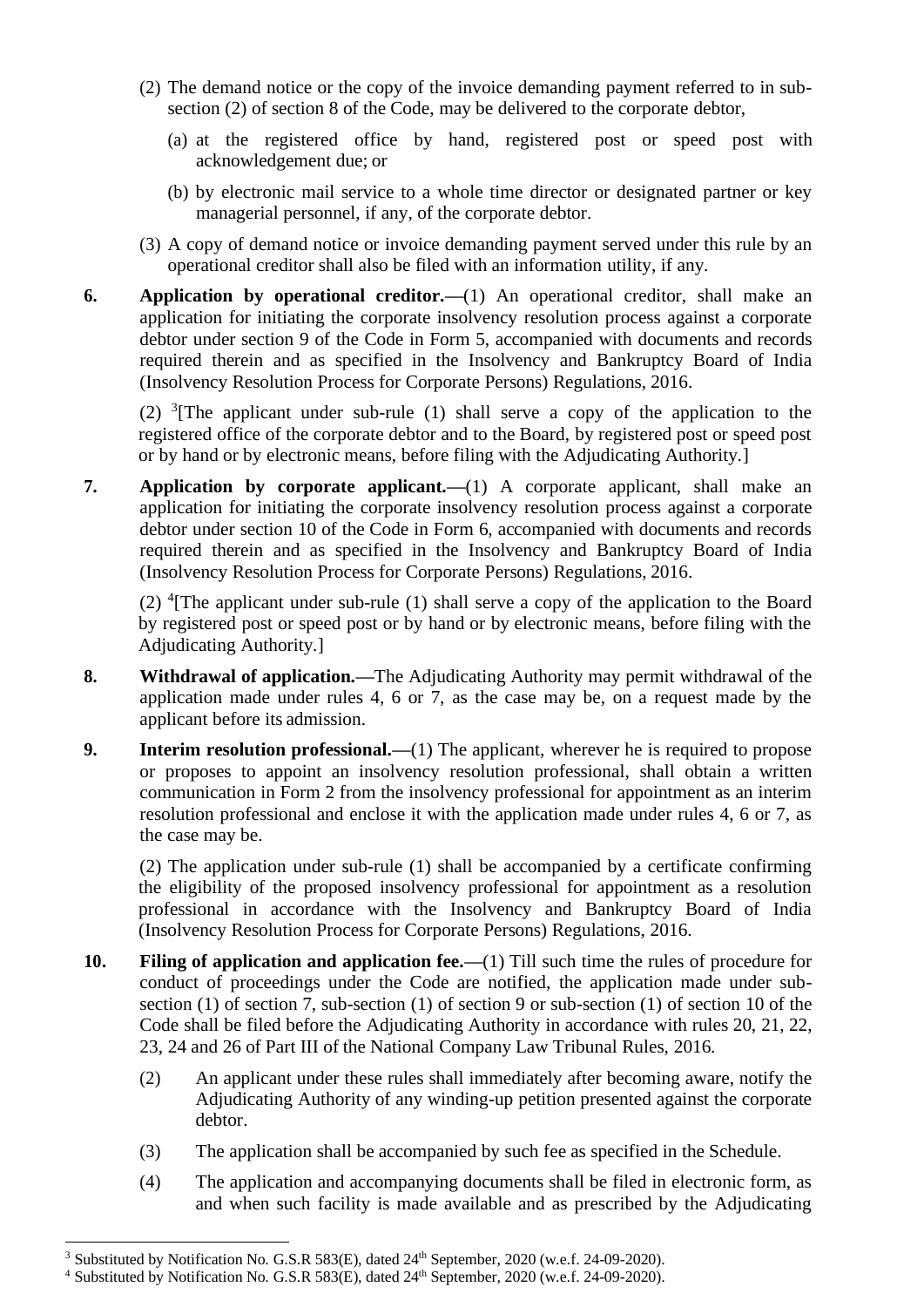Authority:

 Provided that till such facility is made available, the applicant may submit the accompanying documents, and wherever they are bulky, in electronic form, in scanned, legible portable document format in a data storage device such as a compact disc or a USB flash drive acceptable to the Adjudicating Authority.

#### **Form 1**

(See sub-rule (1) of rule 4)

#### **5 [**APPLICATION BY FINANCIAL CREDITOR(S) TO INITIATE CORPORATE INSOLVENCY RESOLUTION PROCESS \*UNDER CHAPTER II OF PART II/UNDER CHAPTER IV OF PART II OF THE CODE.

[\*strike out whichever is not applicable]**]**

(*Under section 7 of the Insolvency and Bankruptcy Code, 2016 read with Rule 4 of the Insolvency and Bankruptcy (Application to Adjudicating Authority) Rules, 2016*)

[*Date*]

To,

The National Company Law Tribunal

[*Address*]

From,

[*Names and addresses of the registered offices of the financial creditors*]

In the matter of [*name of the corporate debtor*]

Subject: Application to initiate corporate insolvency resolution process in the matter of [*name of the corporate debtor*] under the Insolvency and Bankruptcy Code, 2016.

Madam/Sir,

[*Names of the financial creditor(s*)], hereby submit this application to initiate a corporate insolvency resolution process in the matter of [*name of corporate debtor*]. The details for the purpose of this application are set out below:

| Part-I |                                                                                                                                                   |  |  |  |  |  |
|--------|---------------------------------------------------------------------------------------------------------------------------------------------------|--|--|--|--|--|
|        | PARTICULARS OF APPLICANT (PLEASE PROVIDE FOR EACH FINANCIAL CREDITOR<br><b>MAKING THE APPLICATION)</b>                                            |  |  |  |  |  |
| 1.     | <b>NAME OF FINANCIAL CREDITOR</b>                                                                                                                 |  |  |  |  |  |
| 2.     | DATE OF INCORPORATION OF FINANCIAL<br><b>CREDITOR</b>                                                                                             |  |  |  |  |  |
| 3.     | <b>IDENTIFICATION NUMBER OF FINANCIAL</b><br><b>CREDITOR</b>                                                                                      |  |  |  |  |  |
| 4.     | ADDRESS OF THE REGISTERED OFFICE OF<br>THE FINANCIAL CREDITOR                                                                                     |  |  |  |  |  |
| 5.     | NAME AND ADDRESS OF THE PERSON<br>AUTHORISED TO SUBMIT APPLICATION ON<br>ITS BEHALF (ENCLOSE AUTHORISATION)                                       |  |  |  |  |  |
| 6.     | NAME AND ADDRESS OF PERSON RESIDENT<br>IN INDIA AUTHORISED TO ACCEPT THE<br>SERVICE OF PROCESS ON ITS<br><b>BEHALF</b><br>(ENCLOSE AUTHORISATION) |  |  |  |  |  |

<sup>&</sup>lt;sup>5</sup> Substituted by Notification No. G.S.R 222/(E), dated  $14<sup>th</sup>$  March, 2019 (w.e.f. 19-03-2019).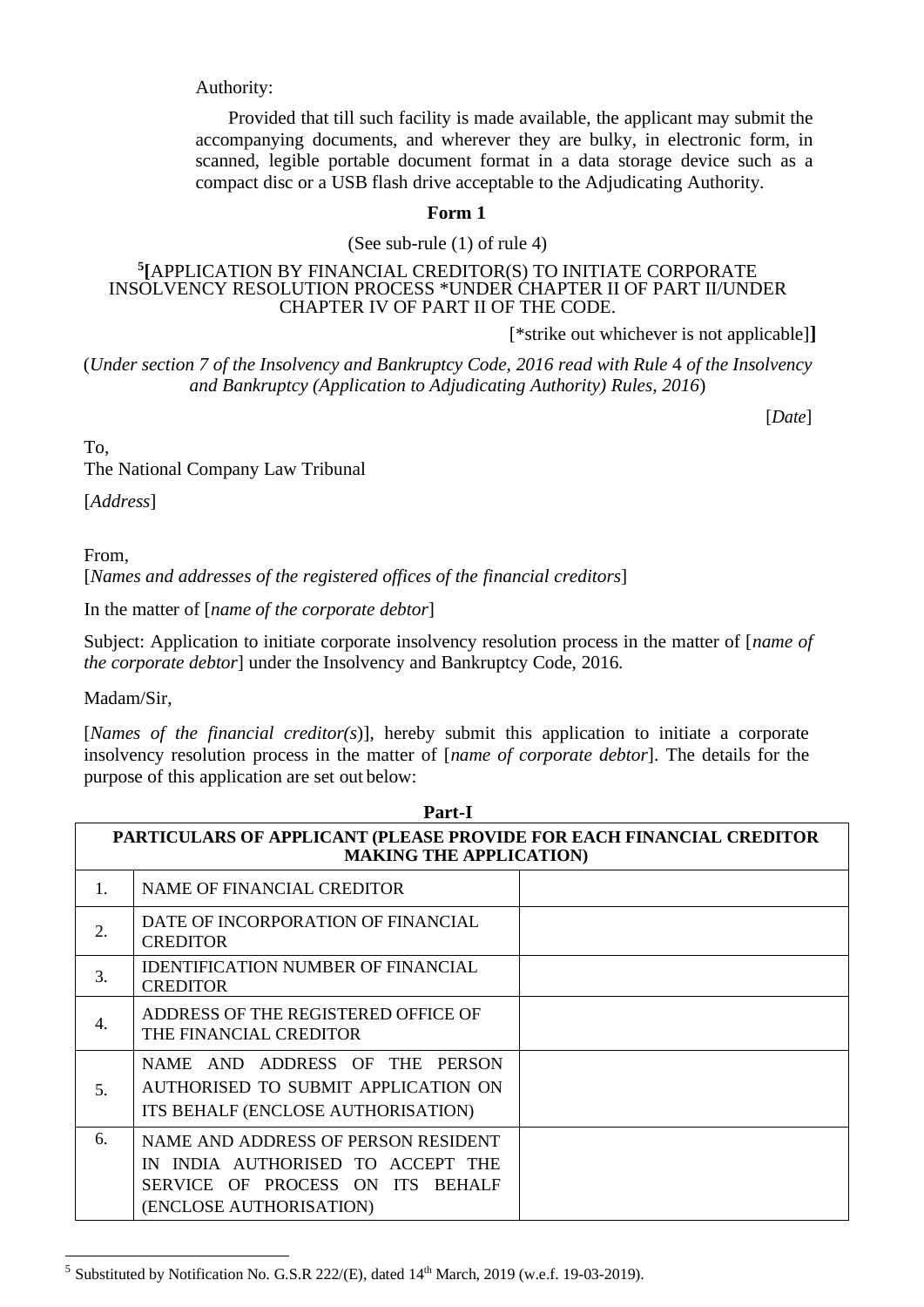|            | PARTICULARS OF THE CORPORATE DEBTOR                                                                                                                                                                                                                                                                          |  |  |  |  |
|------------|--------------------------------------------------------------------------------------------------------------------------------------------------------------------------------------------------------------------------------------------------------------------------------------------------------------|--|--|--|--|
| 1.         | NAME OF THE CORPORATE DEBTOR                                                                                                                                                                                                                                                                                 |  |  |  |  |
| 2.         | <b>IDENTIFICATION NUMBER OF CORPORATE</b><br><b>DEBTOR</b>                                                                                                                                                                                                                                                   |  |  |  |  |
| 3.         | DATE OF INCORPORATION OF CORPORATE<br><b>DEBTOR</b>                                                                                                                                                                                                                                                          |  |  |  |  |
| 4.         | NOMINAL SHARE CAPITAL AND THE PAID-<br>UP SHARE CAPITAL OF THE CORPORATE<br>DEBTOR AND/OR DETAILS OF GUARANTEE<br>CLAUSE AS PER MEMORANDUM OF<br><b>ASSOCIATION (AS APPLICABLE)</b>                                                                                                                          |  |  |  |  |
| 5.         | ADDRESS OF THE REGISTERED OFFICE OF<br>THE CORPORATE DEBTOR                                                                                                                                                                                                                                                  |  |  |  |  |
| $^{6}$ [6. | DETAILS OF THE CORPORATE DEBTOR AS<br>PER THE NOTIFICATION UNDER SECTION<br>55 (2) OF THE CODE-<br>(i) ASSETS AND INCOME<br>(ii) CLASS OF CREDITORS OR<br><b>AMOUNT OF DEBT</b><br>(iii) CATEGORY OF CORPORATE<br><b>PERSON</b><br>(WHERE APPLICATION IS UNDER CHAPTER<br><b>IV OF PART II OF THE CODE)]</b> |  |  |  |  |
| Part-III   |                                                                                                                                                                                                                                                                                                              |  |  |  |  |

#### **Part-II**

| <b>PARTICULARS OF THE PROPOSED INTERIM RESOLUTION PROFESSIONAL</b>                                                                 |  |
|------------------------------------------------------------------------------------------------------------------------------------|--|
| NAME, ADDRESS, EMAIL ADDRESS AND<br>THE REGISTRATION NUMBER OF THE<br>INTERIM RESOLUTION<br><b>PROPOSED</b><br><b>PROFESSIONAL</b> |  |

## **Part - IV** P**ARTICULARS OF FINANCIAL DEBT** 1. TOTAL AMOUNT OF DEBT GRANTED DATE(S) OF DISBURSEMENT 2. AMOUNT CLAIMED TO BE IN DEFAULT AND THE DATE ON WHICH THE DEFAULT OCCURRED (ATTACH THE WORKINGS FOR COMPUTATION OF AMOUNT AND DAYS OF DEFAULT IN TABULAR FORM)

 $6$  Inserted by Notification No. G.S.R 222/(E), dated  $14<sup>th</sup>$  March, 2019 (w.e.f. 19-03-2019).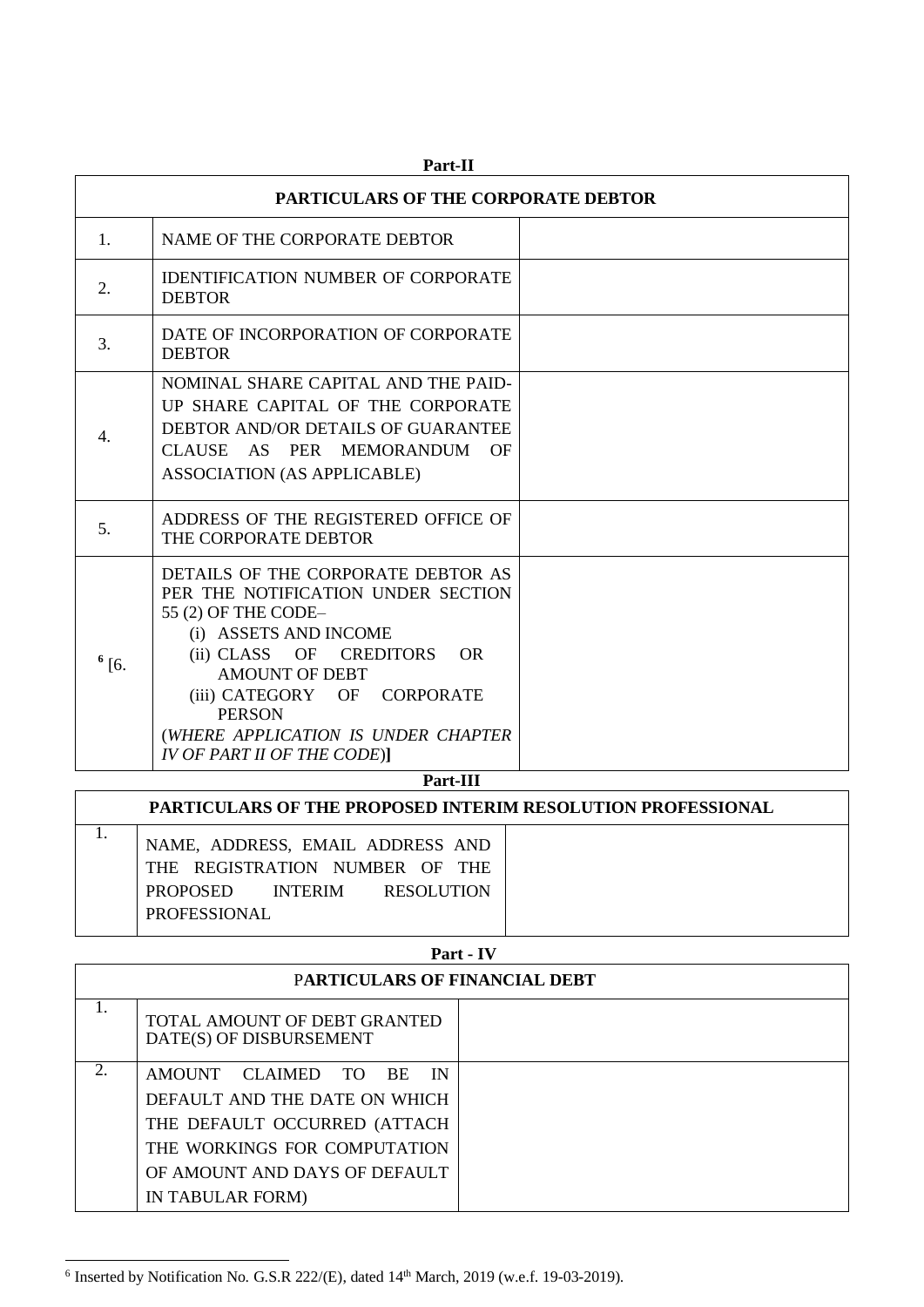**Part-V**

|    | PARTICULARS OF FINANCIAL DEBT [DOCUMENTS, RECORDS AND EVIDENCE OF<br><b>DEFAULTI</b>                                                                                                                   |  |  |  |  |
|----|--------------------------------------------------------------------------------------------------------------------------------------------------------------------------------------------------------|--|--|--|--|
| 1. | PARTICULARS OF SECURITY HELD, IF ANY, THE DATE OF ITS CREATION, ITS<br>ESTIMATED VALUE AS PER THE CREDITOR.                                                                                            |  |  |  |  |
|    | ATTACH A COPY OF A CERTIFICATE OF REGISTRATION OF CHARGE ISSUED BY THE<br>REGISTRAR OF COMPANIES (IF THE CORPORATE DEBTOR IS A COMPANY)                                                                |  |  |  |  |
| 2. | PARTICULARS OF AN ORDER OF A COURT, TRIBUNAL OR ARBITRAL PANEL<br>ADJUDICATING ON THE DEFAULT, IF ANY (ATTACH A COPY OF THE ORDER)                                                                     |  |  |  |  |
| 3. | RECORD OF DEFAULT WITH THE INFORMATION UTILITY, IF ANY<br>(ATTACH A COPY OF SUCH RECORD)                                                                                                               |  |  |  |  |
| 4. | DETAILS OF SUCCESSION CERTIFICATE, OR PROBATE OF A WILL, OR LETTER OF<br>ADMINISTRATION, OR COURT DECREE (AS MAY BE APPLICABLE), UNDER THE<br>INDIAN SUCCESSION ACT, 1925 (10 OF 1925) (ATTACH A COPY) |  |  |  |  |
| 5. | THE LATEST AND COMPLETE COPY OF THE FINANCIAL CONTRACT REFLECTING<br>ALL AMENDMENTS AND WAIVERS TO DATE (ATTACH A COPY)                                                                                |  |  |  |  |
| 6. | A RECORD OF DEFAULT AS AVAILABLE WITH ANY CREDIT INFORMATION COMPANY<br>(ATTACH A COPY)                                                                                                                |  |  |  |  |
| 7. | COPIES OF ENTRIES IN A BANKERS BOOK IN ACCORDANCE WITH THE BANKERS<br>BOOKS EVIDENCE ACT, 1891 (18 OF 1891) (ATTACH A COPY)                                                                            |  |  |  |  |
| 8. | LIST OF OTHER DOCUMENTS ATTACHED TO THIS APPLICATION IN ORDER TO PROVE<br>THE EXISTENCE OF FINANCIAL DEBT, THE AMOUNT AND DATE OF DEFAULT                                                              |  |  |  |  |

I, hereby certify that, to the best of my knowledge, [*name of proposed insolvency professional*], is fully qualified and permitted to act as an insolvency professional in accordance with the Insolvency and Bankruptcy Code, 2016 and the associated rules and regulations.

**7 [**[*Name of the financial creditor*] has paid the requisite fee for this application through [*state means of payment*] on [*date*] and served a copy of this application by registered post/speed post/by hand/electronic means to the registered office of the corporate debtor and to the Board.

Yours sincerely,

| Signature of person authorised to act on behalf of the financial creditor |  |  |
|---------------------------------------------------------------------------|--|--|
| Name in block letters                                                     |  |  |
| Position with or in relation to the financial creditor                    |  |  |
| Address of person signing                                                 |  |  |
|                                                                           |  |  |

### **Instructions**

Please attach the following to this application:

Annex I Copies of all documents referred to in this application.

Annex II Written communication by the proposed interim resolution professional as set out in Form 2. Annex III Proof that the specified application fee has been paid.

<sup>7</sup> Substituted by Notification No. G.S.R 583(E), dated 24th September, 2020 (w.e.f. 24-09-2020).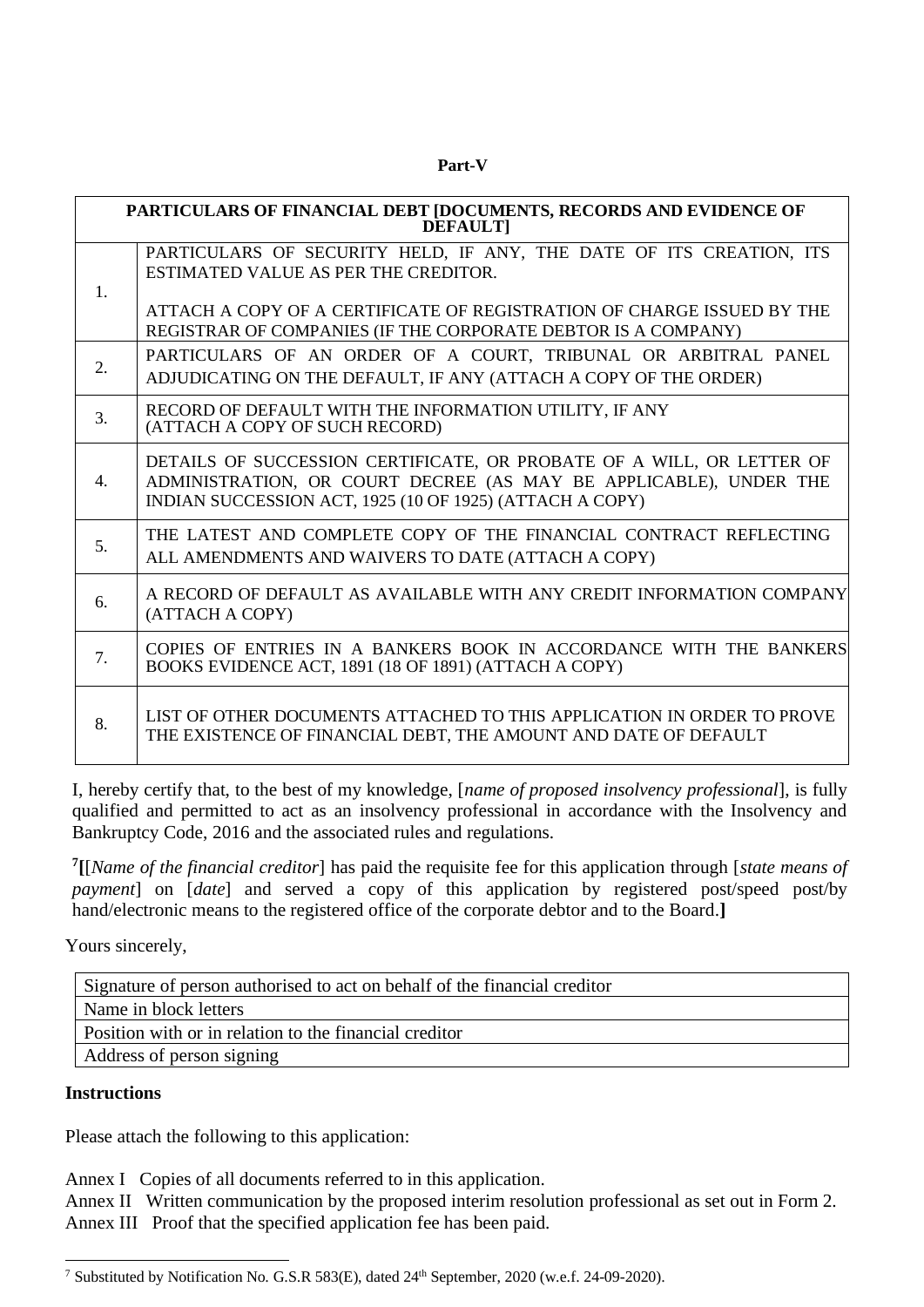- Annex IV Where the application is made jointly, the particulars specified in this form shall be furnished in respect of all the joint applicants along with a copy of authorisation to the financial creditor to file and act on this application on behalf of all the applicants.
- ${}^{8}$ [Annex V Proofs of serving a copy of the application (a) to the corporate debtor, and (b) to the Board.]

### **FORM 2**

### (See sub-rule (1) of rule 9)

# (*Under rule* 9 *of the Insolvency and Bankruptcy (Application to Adjudicating Authority) Rules, 2016*) WRITTEN COMMUNICATION BY PROPOSED INTERIM RESOLUTION PROFESSIONAL

[*Date*]

To, The National Company Law Tribunal [*Address*]

From,

[*Name and address of the registered office of the proposed interim resolution professional*]

In the matter of [*name of the corporate debtor*]

Subject: Written communication in connection with an application to initiate corporate insolvency resolution process in respect of [*name of the corporate debtor*]

Madam/Sir,

I, [*name of proposed interim resolution professional*], an insolvency professional registered with [*name of insolvency professional agency*] having registration number [*registration number*] have been proposed as the interim resolution professional by [*name of applicant financial creditor*] in connection with the proposed corporate insolvency resolution process of [*name of the corporate debtor*].

In accordance with rule 9 of the Insolvency and Bankruptcy (Application to Adjudicating Authority) Rules, 2016, I hereby:

- (i) agree to accept appointment as the interim resolution professional if an order admitting the present application is passed;
- (ii) state that the registration number allotted to me by the Board is [*insert registration number*] and that I am currently qualified to practice as an insolvency professional;
- $(iii)$  $\frac{9}{1}$  disclose that I am currently having the following assignments in hand:

| Sl.<br>No. | Assignment as | Number of<br>$\text{Assignment}(s)$ | No.            | Name of corporate debtor   | Date of<br>commencement<br>of process | Expected<br>date of<br>closure of |
|------------|---------------|-------------------------------------|----------------|----------------------------|---------------------------------------|-----------------------------------|
|            |               |                                     |                |                            |                                       | process                           |
|            |               |                                     |                | <b>Corporate Processes</b> |                                       |                                   |
|            | <b>IRP</b>    |                                     |                |                            |                                       |                                   |
|            |               |                                     | $\overline{2}$ |                            |                                       |                                   |
|            |               |                                     | 3              |                            |                                       |                                   |
|            |               |                                     |                |                            |                                       |                                   |
| 2          | RP            |                                     |                |                            |                                       |                                   |
|            |               |                                     | $\overline{2}$ |                            |                                       |                                   |

 $8$  Inserted by Notification No. G.S.R 583(E), dated  $24<sup>th</sup>$  September, 2020 (w.e.f. 24-09-2020).

<sup>&</sup>lt;sup>9</sup> Substituted by Notification No. G.S.R 583(E), dated 24<sup>th</sup> September, 2020 (w.e.f. 24-09-2020).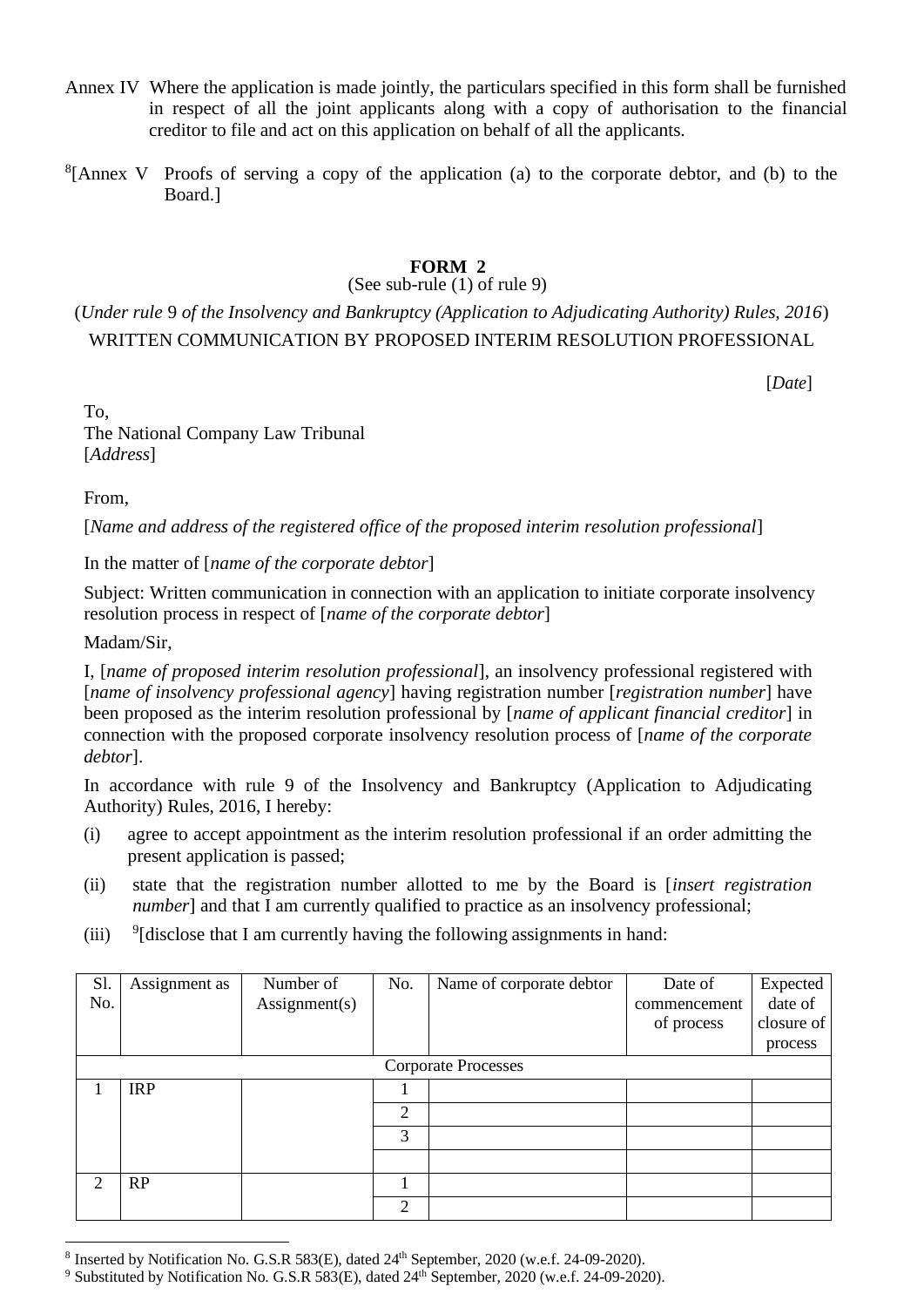|   |                            | 3              |                             |  |
|---|----------------------------|----------------|-----------------------------|--|
|   |                            |                |                             |  |
| 3 | Liquidator<br>(including   |                |                             |  |
|   |                            | $\overline{2}$ |                             |  |
|   | voluntary<br>liquidations) | $\overline{3}$ |                             |  |
|   |                            |                |                             |  |
| 4 | Authorised                 |                |                             |  |
|   | Representative             | $\overline{2}$ |                             |  |
|   |                            | 3              |                             |  |
|   |                            |                |                             |  |
|   |                            |                | <b>Individual Processes</b> |  |
| 5 | Resolution                 |                |                             |  |

|   | Resolution<br>Professional |  |
|---|----------------------------|--|
| h | Bankruptcy<br>Trustee      |  |
|   | Any other.                 |  |

]

- (iv) certify that there are no disciplinary proceedings pending against me with the Board or [*name of the insolvency professional agency he is a member of*];
- (v) affirm that I am eligible to be appointed as a resolution professional in respect of the corporate debtor in accordance with the provisions of the Insolvency and Bankruptcy Board of India (Insolvency Resolution Process for Corporate Persons) Regulations, 2016;
- (vi) make the following disclosures in accordance with the code of conduct for insolvency professionals as set out in the Insolvency and Bankruptcy Board of India (Insolvency Professionals) Regulations, 2016;

(Signature of the insolvency professional) (Name in block letters)

(Name of insolvency professional entity, if applicable)

## **[Optional certification, if required by the applicant making an application under these Rules]**

**I, hereby,** certify that the facts averred by the applicant in the present application are true, accurate and complete and a default has occurred in respect of the relevant corporate debtor. I have reached this conclusion based on the following facts and/or opinion:-

[Please give details].

(Signature of the insolvency professional)

(Name in block letters)

(Name of insolvency professional entity, if applicable)

## **FORM 3**

(See clause (a) of sub-rule (1) of rule 5)

## FORM OF DEMAND NOTICE / INVOICE DEMANDING PAYMENT UNDER THE INSOLVENCY AND BANKRUPTCY CODE, 2016

(*Under rule 5 of the Insolvency and Bankruptcy (Application to Adjudicating Authority) Rules, 2016*)

[*Date*]

To,

[*Name and address of the registered office of the corporate debtor*]

From,

[*Name and address of the registered office of the operational creditor*]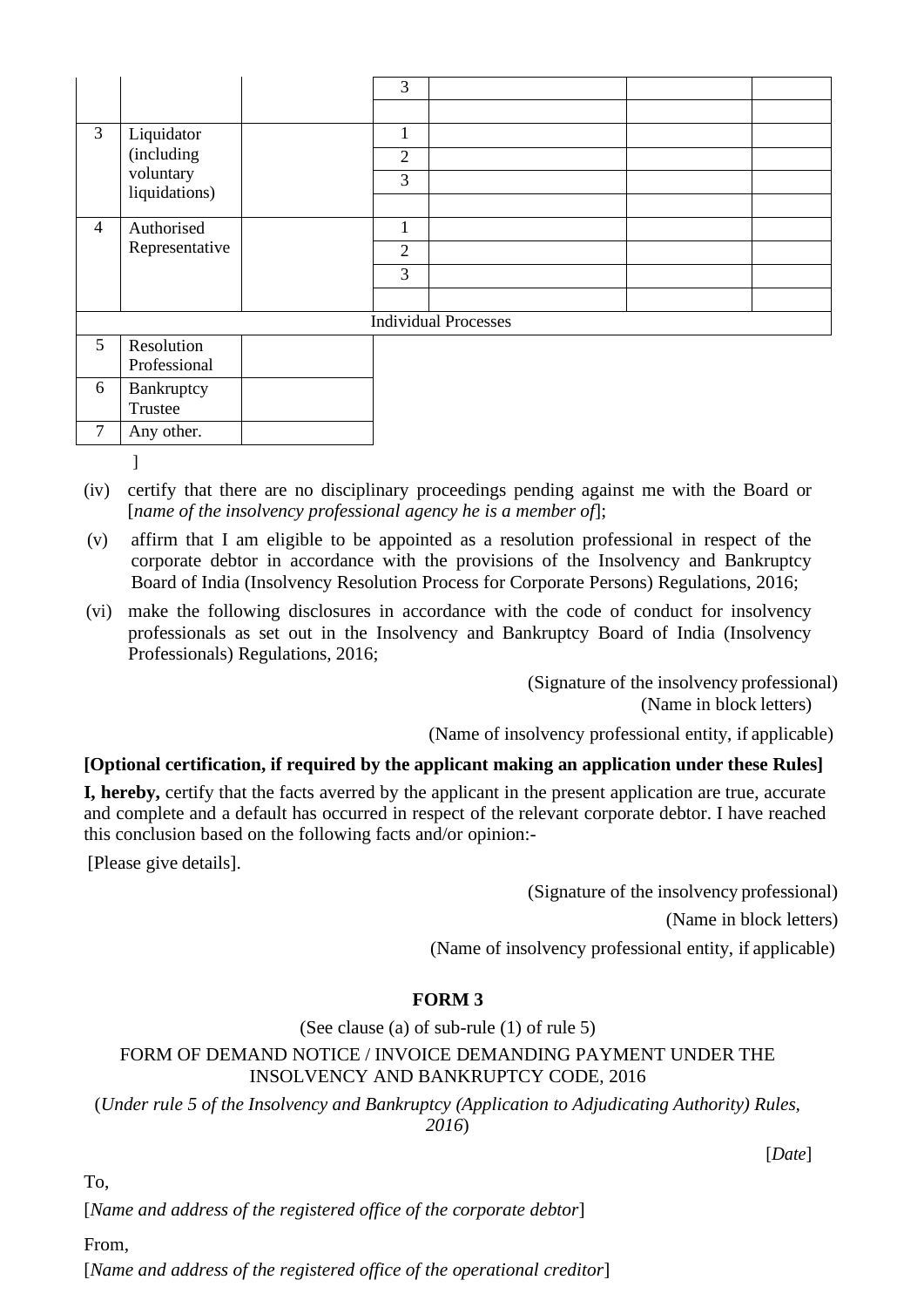Subject: Demand notice/invoice demanding payment in respect of unpaid operational debt due from [*corporate debtor*] under the Code.

Madam/Sir,

- 1. This letter is a demand notice/invoice demanding payment of an unpaid operational debt due from [*name of corporate debtor*].
- 2. Please find particulars of the unpaid operational debt below:

|                  | PARTICULARS OF OPERATIONAL DEBT                                                                                                                                                                                                                                                             |  |
|------------------|---------------------------------------------------------------------------------------------------------------------------------------------------------------------------------------------------------------------------------------------------------------------------------------------|--|
| 1.               | TOTAL AMOUNT OF DEBT, DETAILS OF<br>TRANSACTIONS ON ACCOUNT OF WHICH<br>DEBT FELL DUE,<br>AND THE DATE FROM WHICH SUCH DEBT<br><b>FELL DUE</b>                                                                                                                                              |  |
| 2.               | AMOUNT CLAIMED TO BE IN DEFAULT<br>AND THE DATE ON WHICH THE<br>DEFAULT OCCURRED (ATTACH THE<br>WORKINGS FOR COMPUTATION OF<br>DEFAULT IN TABULAR FORM)                                                                                                                                     |  |
| $\overline{3}$ . | PARTICULARS OF SECURITY HELD, IF<br>ANY, THE DATE OF ITS CREATION, ITS<br>ESTIMATED VALUE AS PER THE<br><b>CREDITOR.</b><br>ATTACH A COPY OF A CERTIFICATE OF<br>REGISTRATION OF CHARGE ISSUED BY<br>THE REGISTRAR OF COMPANIES (IF THE<br><b>CORPORATE DEBTOR IS A</b><br><b>COMPANY</b> ) |  |
| $\overline{4}$ . | DETAILS OF RETENTION OF TITLE<br>ARRANGEMENTS (IF ANY) IN RESPECT<br><b>GOODS</b><br><b>OF</b><br><b>TO</b><br><b>WHICH</b><br><b>THE</b><br>OPERATIONAL DEBT REFERS                                                                                                                        |  |
| $\overline{5}$ . | RECORD OF DEFAULT WITH<br><b>THE</b><br><b>INFORMATION UTILITY (IF ANY)</b>                                                                                                                                                                                                                 |  |
| 6.               | PROVISION OF LAW, CONTRACT OR<br>OTHER DOCUMENT UNDER WHICH<br>DEBT HAS BECOME DUE                                                                                                                                                                                                          |  |
| $\overline{7}$ . | LIST OF DOCUMENTS ATTACHED TO<br>THIS APPLICATION IN ORDER TO PROVE<br>THE EXISTENCE OF OPERATIONAL DEBT<br>AND THE AMOUNT IN DEFAULT                                                                                                                                                       |  |

- 3. If you dispute the existence or amount of unpaid operational debt (in default) please provide the undersigned, within ten days of the receipt of this letter, of the pendency of the suit or arbitration proceedings in relation to such dispute filed **before** the receipt of this letter/notice.
- 4. If you believe that the debt has been repaid before the receipt of this letter, please demonstrate such repayment by sending to us, within ten days of receipt of this letter, the following:
	- (a) an attested copy of the record of electronic transfer of the unpaid amount from the bank account of the corporate debtor; or
	- (b) an attested copy of any record that [*name of the operational creditor*] has received the payment.
- 5. The undersigned, hereby, attaches a certificate from an information utility confirming that no record of a dispute raised in relation to the relevant operational debt has been filed by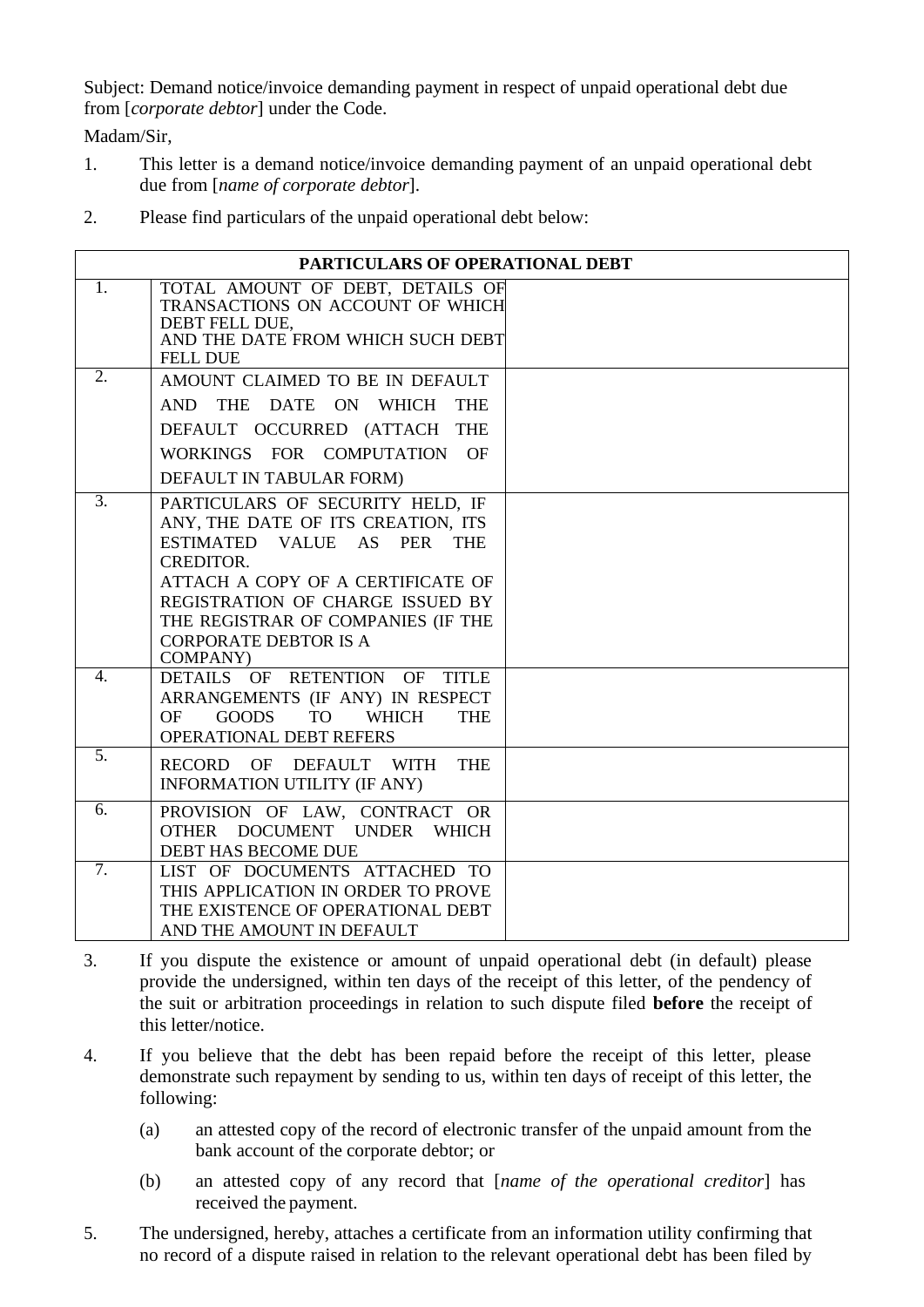any person at any information utility. (if applicable)

6. The undersigned request you to unconditionally repay the unpaid operational debt (in default) in full within ten days from the receipt of this letter failing which we shall initiate a corporate insolvency resolution process in respect of [*name of corporate debtor*].

Yours sincerely,

| Signature of person authorised to act on behalf of the operational creditor |
|-----------------------------------------------------------------------------|
| Name in block letters                                                       |
| Position with or in relation to the operational creditor                    |
| Address of person signing                                                   |

Instructions

- 1. Please serve a copy of this form on the corporate debtor, ten days in advance of filing an application under section 9 of the Code.
- 2. Please append a copy of such served notice to the application made by the operational creditor to the Adjudicating Authority.

**Form 4**

(See clause (b) of sub-rule(1) of rule 5)

FORM OF NOTICE WITH WHICH INVOICE DEMANDING PAYMENT IS TO BE ATTACHED (*Under Rule* 5 *of the Insolvency and Bankruptcy (Application to Adjudicating Authority) Rules, 2016*)

[*Date*]

To, [*Name and address of registered office of the corporate debtor*]

From, [*Name and address of the operational creditor*]

Subject: Notice attached to invoice demanding payment

Madam/Sir,

[*Name of operational creditor*], hereby provides notice for repayment of the unpaid amount of INR [*insert amount*] that is in default as reflected in the invoice attached to this notice.

In the event you do not repay the debt due to us within ten days of receipt of this notice, we may file an application before the Adjudicating Authority for initiating a corporate insolvency resolution process under section 9 of the Code.

Yours sincerely,

| Signature of person authorised to act on behalf of the operational creditor |
|-----------------------------------------------------------------------------|
| Name in block letters                                                       |
| Position with or in relation to the operational creditor                    |
| Address of person signing                                                   |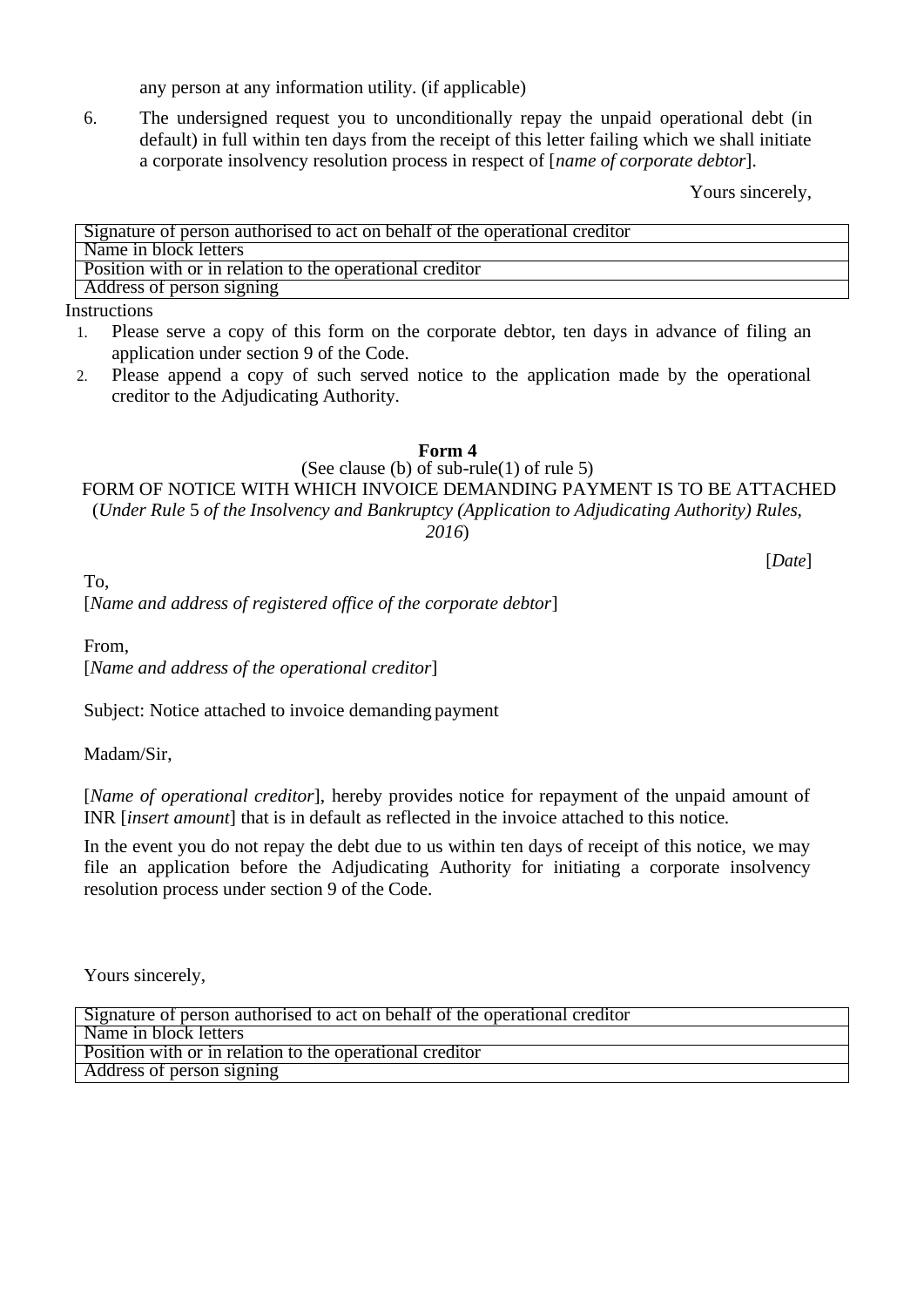#### **Form 5**

#### (See sub-rule (1) of rule 6)

#### **<sup>10</sup>[**APPLICATION BY OPERATIONAL CREDITOR (S) TO INITIATE CORPORATE INSOLVENCY RESOLUTION PROCESS \*UNDER CHAPTER II OF PART II/ UNDER CHAPTER IV OF PART II OF THE CODE

[\*strike out whichever is not applicable]**]**

(*Under rule 6 of the Insolvency and Bankruptcy (Application to Adjudicating Authority) Rules, 2016*)

[*Date*]

To,

The National Company Law Tribunal [*Address*]

From,

[*Name and address for correspondence of the operational creditor*]

In the matter of [*name of the corporate debtor*]

Subject: Application to initiate corporate insolvency resolution process in respect of [*name of the corporate debtor*] under the Insolvency and Bankruptcy Code, 2016.

Madam/Sir,

[*Name of the operational creditor*], hereby submits this application to initiate a corporate insolvency resolution process in the case of [*name of corporate debtor*]. The details for the purpose of this application are set out below:

| Part - I                 |                                                                  |  |  |  |  |
|--------------------------|------------------------------------------------------------------|--|--|--|--|
| PARTICULARS OF APPLICANT |                                                                  |  |  |  |  |
|                          | NAME OF OPERATIONAL CREDITOR                                     |  |  |  |  |
|                          | IDENTIFICATION NUMBER OF OPERATIONAL<br><b>CREDITOR (IF ANY)</b> |  |  |  |  |
|                          | ADDRESS FOR CORRESPONDENCE OF THE<br><b>OPERATIONAL CREDITOR</b> |  |  |  |  |

| ш<br>г<br>п |
|-------------|
|-------------|

| <b>PARTICULARS OF CORPORATE DEBTOR</b> |                                                                                                                                                                                     |  |
|----------------------------------------|-------------------------------------------------------------------------------------------------------------------------------------------------------------------------------------|--|
| 1.                                     | NAME OF THE CORPORATE DEBTOR                                                                                                                                                        |  |
| 2.                                     | IDENTIFICATION NUMBER OF CORPORATE<br><b>DEBTOR</b>                                                                                                                                 |  |
| 3.                                     | DATE OF INCORPORATION OF CORPORATE<br><b>DEBTOR</b>                                                                                                                                 |  |
| 4.                                     | NOMINAL SHARE CAPITAL AND THE PAID-<br>UP SHARE CAPITAL OF THE CORPORATE<br>DEBTOR AND/OR DETAILS OF GUARANTEE<br>CLAUSE AS PER MEMORANDUM OF<br><b>ASSOCIATION (AS APPLICABLE)</b> |  |
| 5.                                     | ADDRESS OF THE REGISTERED OFFICE OF<br>THE CORPORATE DEBTOR                                                                                                                         |  |

<sup>&</sup>lt;sup>10</sup> Substituted by Notification No. G.S.R 222/(E), dated  $14<sup>th</sup>$  March, 2019 (w.e.f. 19-03-2019).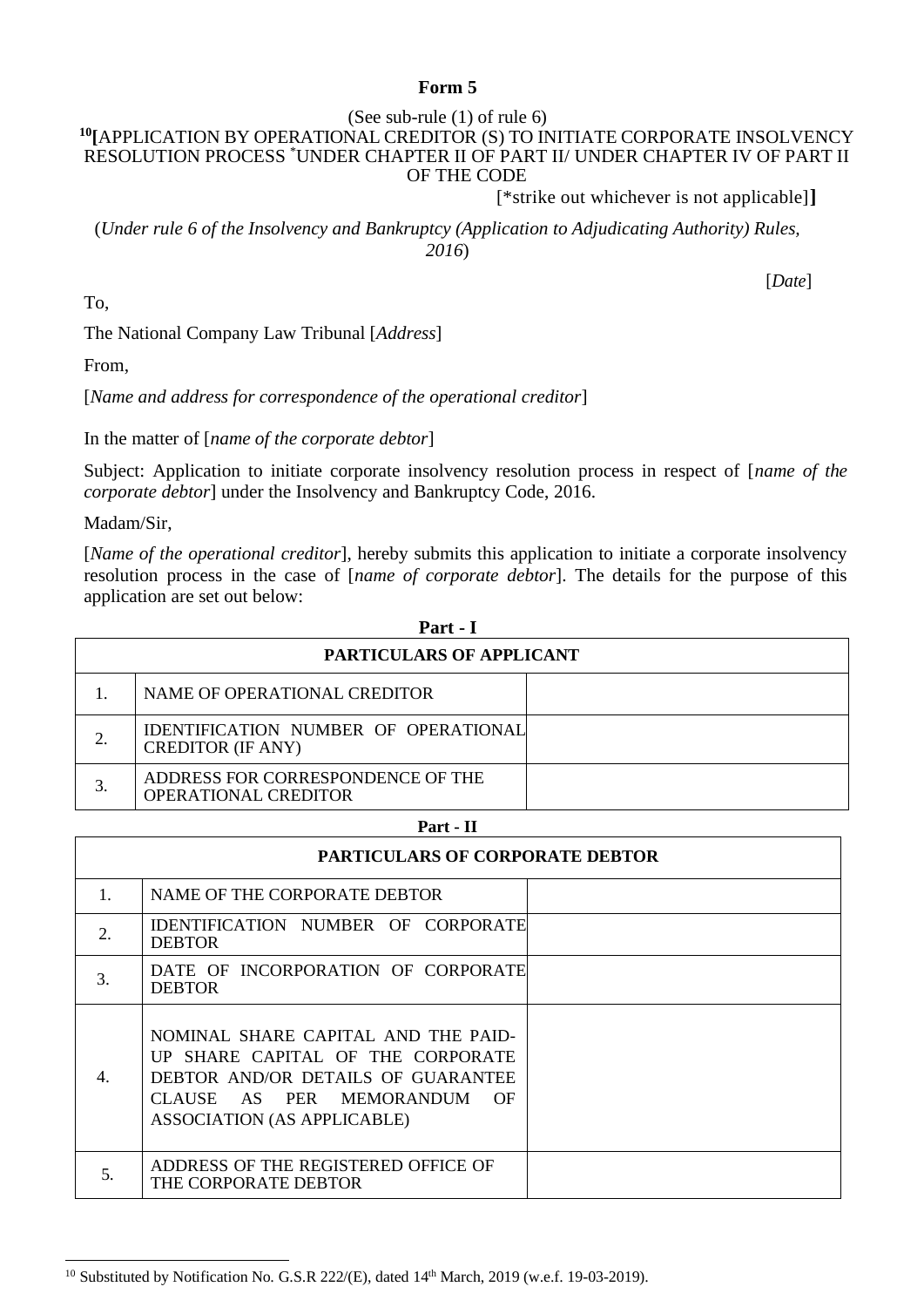| 6.          | NAME, ADDRESS AND AUTHORITY OF<br>PERSON SUBMITTING APPLICATION ON<br>BEHALF OF OPERATIONAL CREDITOR<br>(ENCLOSE AUTHORISATION)                                                                                                                                                                      |  |
|-------------|------------------------------------------------------------------------------------------------------------------------------------------------------------------------------------------------------------------------------------------------------------------------------------------------------|--|
| 7.          | NAME AND ADDRESS OF PERSON RESIDENT<br>IN INDIA AUTHORISED TO ACCEPT THE<br><b>SERVICE OF PROCESS ON ITS BEHALF</b><br>(ENCLOSE AUTHORISATION)                                                                                                                                                       |  |
| $^{11}$ [8. | DETAILS OF THE CORPORATE DEBTOR AS PER<br>THE NOTIFICATION UNDER SECTION 55 (2) OF<br>THE CODE –<br>ASSETS AND INCOME<br>(i)<br>CLASS OF CREDITORS OR AMOUNT<br>(ii)<br><b>OF DEBT</b><br>CATEGORY OF CORPORATE PERSON<br>(iii)<br>WHERE APPLICATION IS UNDER CHAPTER IV OF<br>PART II OF THE CODE)] |  |

#### **Part-III**

## **PARTICULARS OF THE PROPOSED INTERIM RESOLUTION PROFESSIONAL [IF PROPOSED]** 1. NAME, ADDRESS, EMAIL ADDRESS AND THE REGISTRATION NUMBER OF THE PROPOSED INSOLVENCY PROFESSIONAL

#### **Part-IV**

| <b>PARTICULARS OF OPERATIONAL DEBT</b> |                                                                                                                                                                             |  |  |
|----------------------------------------|-----------------------------------------------------------------------------------------------------------------------------------------------------------------------------|--|--|
|                                        | TOTAL AMOUNT OF DEBT, DETAILS OF<br>TRANSACTIONS ON ACCOUNT OF WHICH<br>DEBT FELL DUE, AND THE DATE FROM                                                                    |  |  |
|                                        | WHICH SUCH DEBT FELL DUE                                                                                                                                                    |  |  |
| 2.                                     | AMOUNT CLAIMED TO BE IN DEFAULT AND<br>THE DATE ON WHICH THE DEFAULT<br>OCCURRED (ATTACH THE WORKINGS FOR<br>COMPUTATION OF AMOUNT AND DATES OF<br>DEFAULT IN TABULAR FORM) |  |  |

#### **Part-V**

| PARTICULARS OF OPERATIONAL DEBT [DOCUMENTS, RECORDS AND EVIDENCE OF<br><b>DEFAULT</b> |                                                                                                                                                                                                                                                               |  |
|---------------------------------------------------------------------------------------|---------------------------------------------------------------------------------------------------------------------------------------------------------------------------------------------------------------------------------------------------------------|--|
| 1.                                                                                    | PARTICULARS OF SECURITY HELD, IF ANY, THE DATE OF ITS CREATION, ITS<br>ESTIMATED VALUE AS PER THE CREDITOR. ATTACH A COPY OF A CERTIFICATE OF<br>REGISTRATION OF CHARGE ISSUED BY THE REGISTRAR OF COMPANIES (IF THE<br><b>CORPORATE DEBTOR IS A COMPANY)</b> |  |
| 2.                                                                                    | DETAILS OF RESERVATION / RETENTION OF TITLE ARRANGEMENTS (IF ANY) IN<br>RESPECT OF GOODS TO WHICH THE OPERATIONAL DEBT REFERS                                                                                                                                 |  |
| 3.                                                                                    | PARTICULARS OF AN ORDER OF A COURT, TRIBUNAL OR ARBITRAL PANEL<br>ADJUDICATING ON THE DEFAULT, IF ANY (ATTACH A COPY OF THE ORDER)                                                                                                                            |  |
| 4.                                                                                    | RECORD OF DEFAULT WITH THE INFORMATION UTILITY, IF ANY (ATTACH A COPY OF<br><b>SUCH RECORD)</b>                                                                                                                                                               |  |

<sup>&</sup>lt;sup>11</sup> Inserted by Notification No. G.S.R 222/(E), dated  $14<sup>th</sup>$  March, 2019 (w.e.f. 14-03-2019).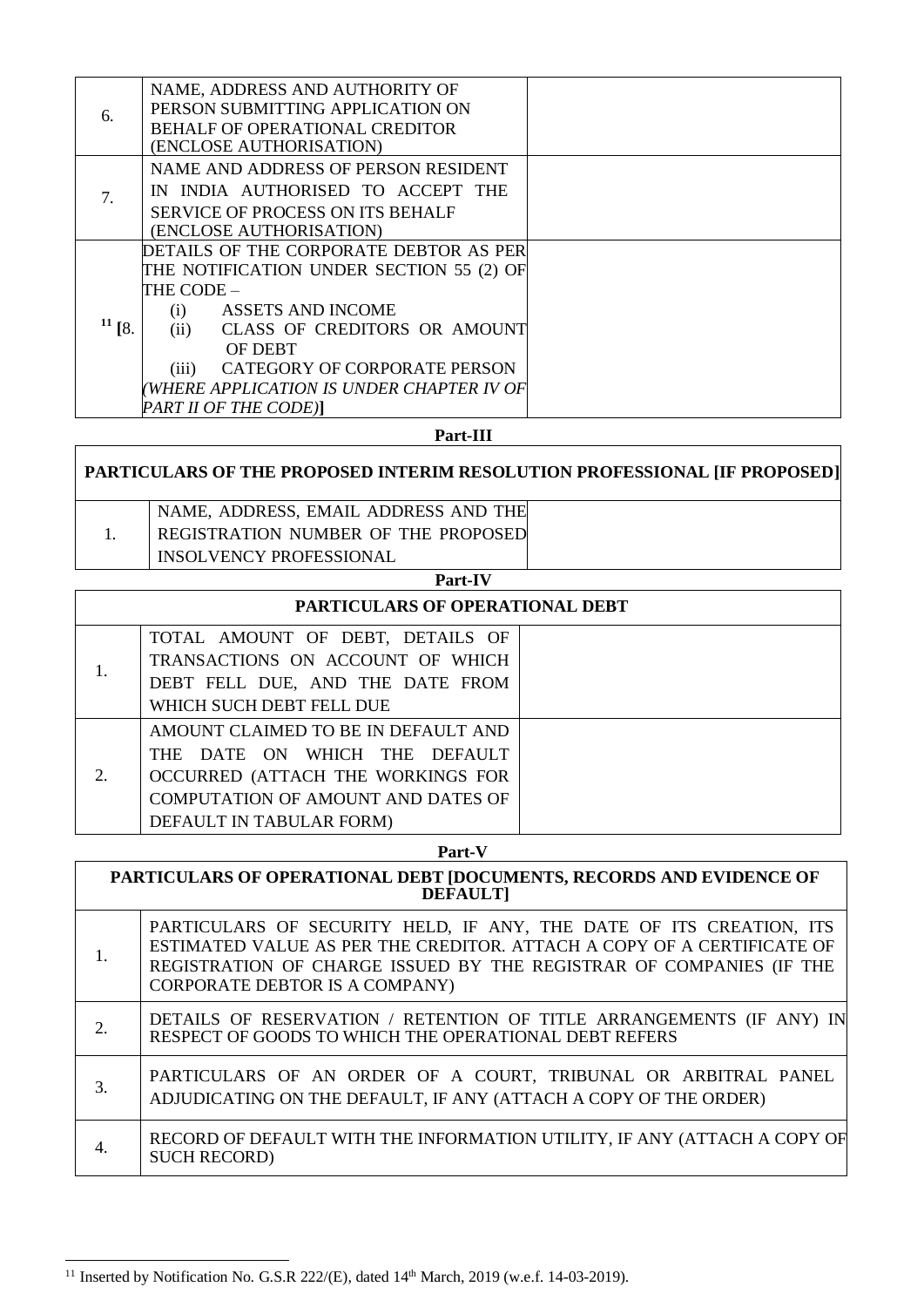| 5. | DETAILS OF SUCCESSION CERTIFICATE, OR PROBATE OF A WILL, OR LETTER OF<br>ADMINISTRATION, OR COURT DECREE (AS MAY BE APPLICABLE), UNDER THE<br>INDIAN SUCCESSION ACT, 1925 (10 OF 1925) (ATTACH A COPY) |
|----|--------------------------------------------------------------------------------------------------------------------------------------------------------------------------------------------------------|
| 6. | PROVISION OF LAW, CONTRACT OR OTHER DOCUMENT UNDER<br><b>WHICH</b><br>OPERATIONAL DEBT HAS BECOME DUE                                                                                                  |
| 7. | A STATEMENT OF BANK ACCOUNT WHERE DEPOSITS ARE MADE OR CREDITS<br>RECEIVED NORMALLY BY THE OPERATIONAL CREDITOR IN RESPECT OF THE DEBT<br>OF THE CORPORATE DEBTOR (ATTACH A COPY)                      |
| 8. | LIST OF OTHER DOCUMENTS ATTACHED TO THIS APPLICATION IN ORDER TO PROVE<br>THE EXISTENCE OF OPERATIONAL DEBT AND THE AMOUNT IN DEFAULT                                                                  |

I, [*Name of the operational creditor / person authorised to act on behalf of the operational creditor*] hereby certify that, to the best of my knowledge, [*name of proposed insolvency professional*], is fully qualified and permitted to act as an insolvency professional in accordance with the Code and the rules and regulations made thereunder. [*WHERE APPLICABLE*]

**<sup>12</sup>[**[*Name of the operational creditor*] has paid the requisite fee for this application through [*state means of payment*] on [*date*] and a copy of this application has been served by registered post/speed post/by hand/electronic means to the registered office of the corporate debtor and to the Board.**]**

Yours sincerely,

| Signature of person authorised to act on behalf of the operational creditor |  |  |
|-----------------------------------------------------------------------------|--|--|
| Name in block letters                                                       |  |  |
| Position with or in relation to the operational creditor                    |  |  |
| Address of person signing                                                   |  |  |

#### **Instructions**

Please attach the following to this application:

| Annex I          | Copy of the invoice / demand notice as in Form 3 of the Insolvency and Bankruptcy       |  |
|------------------|-----------------------------------------------------------------------------------------|--|
|                  | (Application to Adjudicating Authority) Rules, 2016 served on the corporate debtor.     |  |
| Annex II         | Copies of all documents referred to in this application.                                |  |
| $13$ [Annex III] | Form 5A, if available, from the banks/financial institutions that maintains relevant    |  |
|                  | accounts of the operational creditor.                                                   |  |
| Annex IV         | Affidavit in support of the application in accordance with the Insolvency and           |  |
|                  | Bankruptcy (Application to Adjudicating Authority) Rules, 2016.                         |  |
| Annex V          | Written communication by the proposed interim resolution professional as set out in     |  |
|                  | Form 2 of the Insolvency and Bankruptcy (Application to Adjudicating Authority)         |  |
|                  | Rules, 2016. [WHERE APPLICABLE]                                                         |  |
| Annex VI         | Proof that the specified application fee has been paid.                                 |  |
| $14$ [Annex VII] | Proofs of serving a copy of the application (a) to the corporate debtor, and (b) to the |  |
|                  | Board.]                                                                                 |  |

**Note:** Where workmen/employees are operational creditors, the application may be made either in an individual capacity or in a joint capacity by one of them who is duly authorised for the purpose.

<sup>&</sup>lt;sup>12</sup> Substituted by Notification No. G.S.R 583(E), dated 24<sup>th</sup> September, 2020 (w.e.f. 24-09-2020).

<sup>&</sup>lt;sup>13</sup> Substituted by Notification No. G.S.R 583(E), dated 24<sup>th</sup> September, 2020 (w.e.f. 24-09-2020).

<sup>&</sup>lt;sup>14</sup> Inserted by Notification No. G.S.R 583(E), dated 24<sup>th</sup> September, 2020 (w.e.f. 24-09-2020).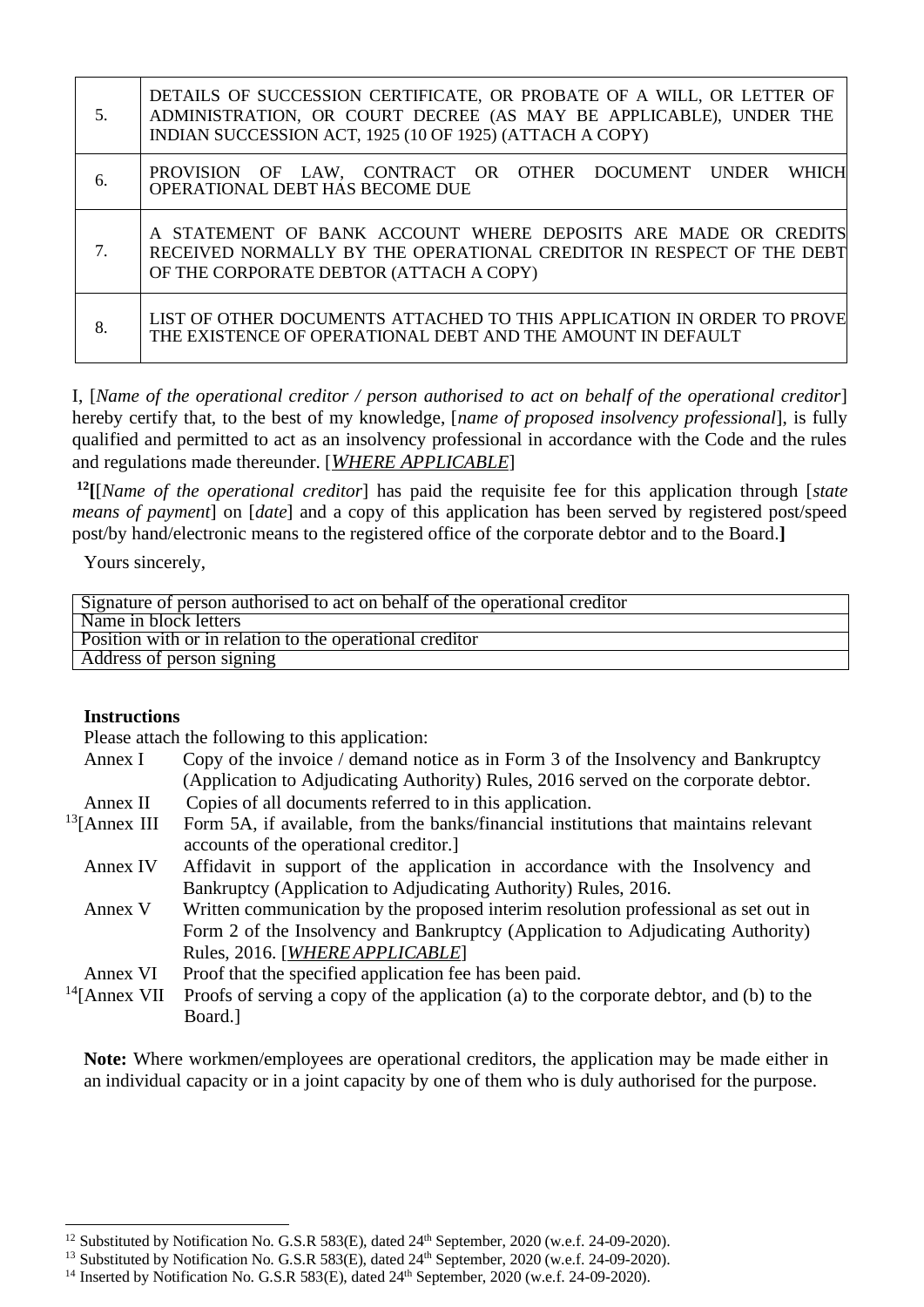## <sup>15</sup>[**Form 5A**

*[Under section 9(3)(c) of the Code]*

### *(To be issued on the letter head of the Bank / Financial Institution)*

### *To whomsoever it may concern*

Based on a request of............................(*name and address of person*), having an account(s) bearing No…… at …. branch of bank/financial institution, it is certified that the following amounts have been credited in the last three years to this account on behalf of corporate debtor (*name and address of the corporate debtor from whom the amount is supposed to be credited*).

| Date of credit | Amount of credit (Rs.) |
|----------------|------------------------|
|                |                        |
|                |                        |
|                |                        |
|                |                        |

(Signature and Name of issuing authority)

Date :

Place :]

## **Form 6**

(See sub-rule(1) of rule 7)

#### **<sup>16</sup>[**APPLICATION BY CORPORATE APPLICANT TO INITIATE CORPORATE INSOLVENCY RESOLUTION PROCESS \*UNDER CHAPTER II OF PART II/ UNDER CHAPTER IV OF PART II OF THE CODE

[\*strike out whichever is not applicable]]

(*Under rule* 7 *of the Insolvency and Bankruptcy (Application to Adjudicating Authority) Rules, 2016*)

[*Date*]

To,

The National Company Law Tribunal

[*Address*]

From,

[*Name and address for correspondence of the corporate applicant*]

In the matter of [*name of the corporate debtor*]

**Subject**: Application to initiate corporate insolvency resolution process in respect of [*name of the corporate debtor*] under the Code.

Madam/Sir,

We, hereby submit this application to initiate a corporate insolvency resolution process in respect of [*name of corporate debtor*]. The details for the purpose of this application are set out below:

<sup>&</sup>lt;sup>15</sup> Inserted by Notification No. G.S.R 583(E), dated 24<sup>th</sup> September, 2020 (w.e.f. 24-09-2020).

<sup>&</sup>lt;sup>16</sup> Substituted by Notification No. G.S.R 222/(E), dated  $14<sup>th</sup>$  March, 2019 (w.e.f. 19-03-2019).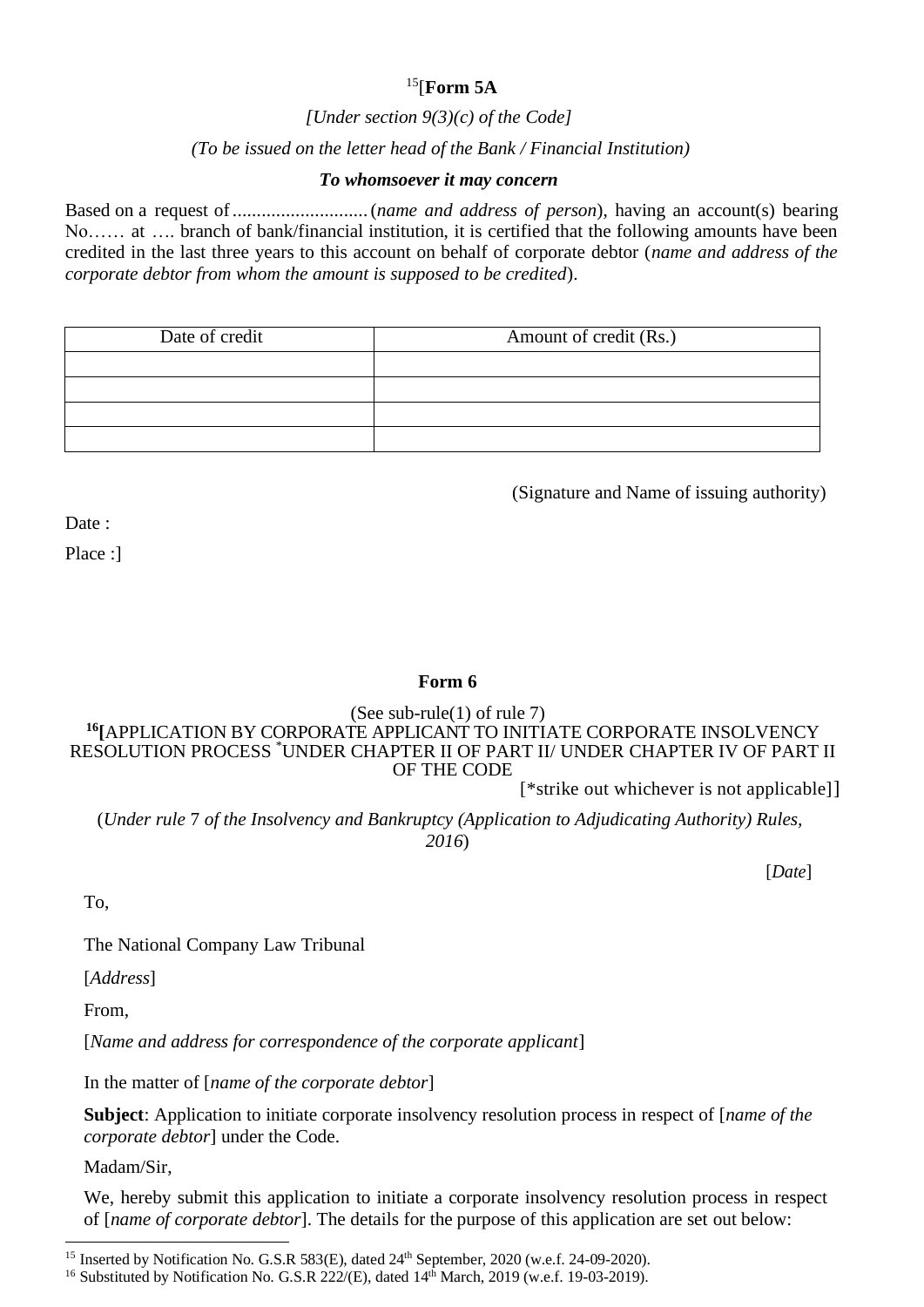| Part-I      |                                                                                                                                                                                                                                                                                                              |  |  |
|-------------|--------------------------------------------------------------------------------------------------------------------------------------------------------------------------------------------------------------------------------------------------------------------------------------------------------------|--|--|
|             | PARTICULARS OF THE CORPORATE APPLICANT                                                                                                                                                                                                                                                                       |  |  |
| 1.          | NAME ADDRESS, EMAIL ADDRESS,<br>IDENTIFICATION NUMBER AND ADDRESS<br>FOR COMMUNICATION OF THE CORPORATE<br><b>APPLICANT</b>                                                                                                                                                                                  |  |  |
| 2.          | ADDRESS, EMAIL ADDRESS,<br>NAME<br><b>IDENTIFICATION NUMBER AND ADDRESS OF</b><br>THE REGISTERED OFFICE OF CORPORATE<br><b>DEBTOR</b>                                                                                                                                                                        |  |  |
| 3.          | NAMES AND ADDRESSES OF<br>ALL<br>DIRECTORS, PROMOTERS, DESIGNATED<br>PARTNERS OF THE CORPORATE DEBTOR (AS<br><b>APPLICABLE)</b>                                                                                                                                                                              |  |  |
| 4.          | DATE OF INCORPORATION OF CORPORATE<br><b>DEBTOR</b>                                                                                                                                                                                                                                                          |  |  |
| 5.          | NOMINAL SHARE CAPITAL AND THE PAID-UP<br>SHARE CAPITAL OF THE CORPORATE<br>DEBTOR AND/OR DETAILS OF GUARANTEE<br>CLAUSE AS PER MEMORANDUM<br>OF<br>ASSOCIATION (AS APPLICABLE)                                                                                                                               |  |  |
| 6.          | NAME, ADDRESS AND AUTHORITY<br>OF<br>PERSON SUBMITTING APPLICATION<br>ON<br>BEHALF OF CORPORATE<br><b>APPLICANT</b><br>(ENCLOSE AUTHORISATION)                                                                                                                                                               |  |  |
| 7.          | NAME AND ADDRESS OF PERSON RESIDENT<br>IN INDIA AUTHORISED TO ACCEPT THE<br>SERVICE OF PROCESS ON ITS BEHALF<br>(ENCLOSE AUTHORISATION)                                                                                                                                                                      |  |  |
| 8.          | DOCUMENTATION TO SHOW THAT THE<br>CORPORATE APPLICANT IS AUTHORISED TO<br><b>INITIATE THE</b><br>CORPORATE<br>INSOLVENCY<br><b>RESOLUTION</b><br><b>PROCESS</b>                                                                                                                                              |  |  |
| $^{17}$ [9. | DETAILS OF THE CORPORATE DEBTOR AS PER<br>THE NOTIFICATION UNDER SECTION 55 (2) OF<br>THE CODE -<br>(i)<br><b>ASSETS AND INCOME</b><br><b>CLASS OF CREDITORS OR AMOUNT</b><br>(ii)<br>OF DEBT<br>CATEGORY OF CORPORATE PERSON<br>(iii)<br>(WHERE APPLICATION IS UNDER CHAPTER IV<br>OF PART II OF THE CODE)] |  |  |

### **Part - II**

 $\overline{\phantom{a}}$ 

| <b>PARTICULARS OF PROPOSED INTERIM RESOLUTION PROFESSIONAL</b> |                                                                                                                                                     |  |
|----------------------------------------------------------------|-----------------------------------------------------------------------------------------------------------------------------------------------------|--|
|                                                                | NAME, ADDRESS, EMAIL ADDRESS AND<br>THE REGISTRATION NUMBER OF THE<br><b>PROPOSED</b><br><b>INTERIM</b><br><b>RESOLUTION</b><br><b>PROFESSIONAL</b> |  |

<sup>&</sup>lt;sup>17</sup> Inserted by Notification No. G.S.R 222/(E), dated  $14<sup>th</sup>$  March, 2019 (w.e.f. 19-03-2019).

 $\mathbf{r}$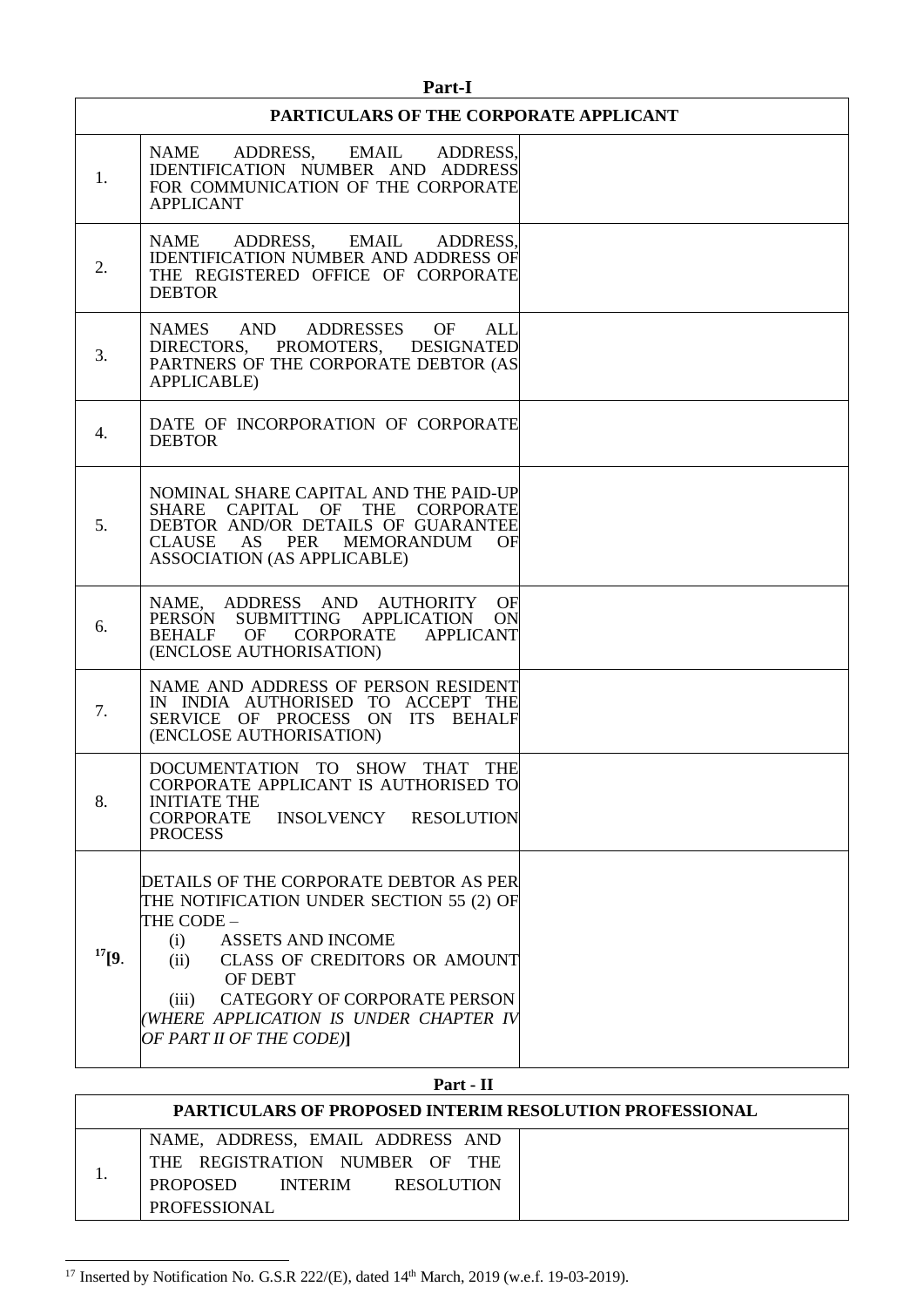| PARTICULARS OF FINANCIAL / OPERATIONAL DEBT [CREDITOR WISE, AS APPLICABLE] |                                                                                                                                                                                                                                                                              |  |
|----------------------------------------------------------------------------|------------------------------------------------------------------------------------------------------------------------------------------------------------------------------------------------------------------------------------------------------------------------------|--|
| 1.                                                                         | NAME(S) OF FINANCIAL / OPERATIONAL<br>CREDITOR(S)                                                                                                                                                                                                                            |  |
| 2.                                                                         | ADDRESS OF CORRESPONDENCE OF THE<br>FINANCIAL / OPERATIONAL CREDITOR(S)                                                                                                                                                                                                      |  |
| 3.                                                                         | TOTAL DEBT RAISED AND AMOUNT IN<br><b>DEFAULT</b>                                                                                                                                                                                                                            |  |
| 4.                                                                         | DATE WHEN THE FINANCIAL/ OPERATIONAL<br><b>DEBT WAS INCURRED</b>                                                                                                                                                                                                             |  |
| 5.                                                                         | PARTICULARS OF SECURITY HELD, IF ANY,<br>DATE OF ITS CREATION, ITS<br>THE<br>ESTIMATED VALUE AS PER THE CREDITOR.<br>ATTACH A COPY OF A CERTIFICATE OF<br>REGISTRATION OF CHARGE ISSUED BY THE<br>REGISTRAR OF COMPANIES (IF<br><b>THE</b><br>CORPORATE DEBTOR IS A COMPANY) |  |
| 6.                                                                         | <b>DETAILS</b><br><b>RETENTION</b><br><b>OF</b><br><b>TITLE</b><br>OF<br>ARRANGEMENTS (IF ANY) IN RESPECT OF<br>GOODS TO WHICH THE OPERATIONAL DEBT<br><b>REFERS</b>                                                                                                         |  |
| 7.                                                                         | RECORD<br>OF<br><b>THE</b><br><b>DEFAULT</b><br><b>WITH</b><br><b>INFORMATION UTILITY, IF ANY</b>                                                                                                                                                                            |  |
| 8.                                                                         | LIST OF DOCUMENTS ATTACHED TO THIS<br>APPLICATION IN ORDER TO PROVE THE<br>EXISTENCE OF FINANCIAL/ OPERATIONAL<br>DEBT AND THE AMOUNT<br><b>IN DEFAULT</b>                                                                                                                   |  |

I, certify that, to the best of my knowledge, [*name of proposed insolvency professional*], is fully qualified and permitted to act as an insolvency professional in accordance with the Code and the associated rules and regulations.

**<sup>18</sup>[**[*Name of the corporate applicant*] has paid the requisite fee for this application through [*state means of payment*] on [*date*] and a copy of this application has been served by registered post/speed post/by hand/electronic means to the Board.**]**

Yours sincerely,

| Signature of person authorised to act on behalf of the corporate applicant |  |  |
|----------------------------------------------------------------------------|--|--|
| Name in block letters                                                      |  |  |
| Position with or in relation to the corporate applicant                    |  |  |
| Address of person signing                                                  |  |  |

#### **Instructions**

Please attach the following to this application:

<sup>&</sup>lt;sup>18</sup> Substituted by Notification No. G.S.R 583(E), dated 24<sup>th</sup> September, 2020 (w.e.f. 24-09-2020).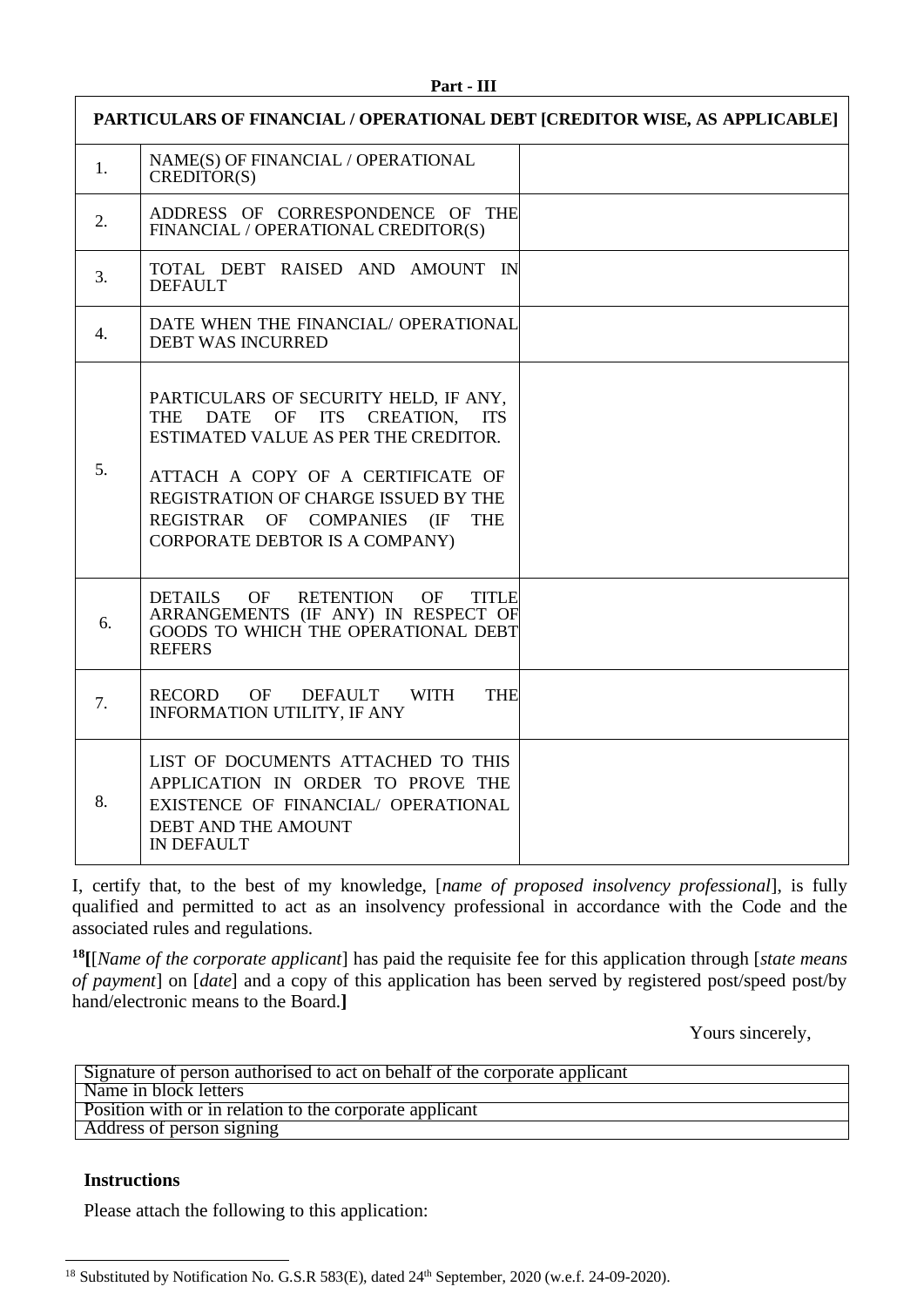- Annex I In case of financial debt, record of default obtained through the information utility or all documents listed in serial number 8 of part –III of this application.
- Annex II In case of operational debt, (i) copy of invoice  $\ell$  demand notice served by an operational creditor on the corporate debtor and (ii) record of default obtained through the information utility or all documents listed in serial number 8 of part-III of this application.
- Annex III Written communication by the proposed interim resolution professional as set out in Form 2 of the Insolvency and Bankruptcy (Application to Adjudicating Authority) Rules, 2016.
- Annex IV Copy of the relevant books of accounts of the corporate debtor evidencing the default to creditors.
- Annex V Copies of audited financial statements of the corporate debtor for the last two financial years and the provisional financial statements for the current financial year made upto a date not earlier than fourteen days from the date of the application.
- Annex VI A statement of affairs made up to a date not earlier than fourteen days from the date of application including the following document, namely:-
	- (a) a list of the corporate debtor's assets and liabilities, divided into such categories as are appropriate for easy identification, with estimated values assigned to each category;
	- (b) in the case of any property on which a claim against the corporate debtor is wholly or partly secured, particulars of the claim and its amount, and of how and when the security was created;
	- (c) the names and addresses of the financial creditors and operational creditors of the corporate debtor, with the amounts due to each of them;
	- (d) particulars of any debts owed by or to the corporate debtor to or by persons connected with it;
	- (e) whether any, and if so what, guarantees have been given in relation to the debts of the corporate debtor by other persons, specifying which, if any, of the guarantors is a related party to the corporate debtor and the corporate applicant; and
	- (f) the names and addresses of the members and partners of the corporate debtor, as the case may be, with details of their respective shareholdings.
- Annex VII A copy of:
	- (a) relevant extract of any constitutional document or shareholders' agreement that records the authority of the corporate applicant to make this application, where the corporate applicant is a member or partner of the corporate debtor; or
	- (b) relevant extract of an employment agreement, constitutional document or fillings made to the Registrar of Companies confirming the authority of the corporate applicant to make this application, where the corporate applicant is an individual in charge of managing the operations and resources of the corporate debtor or has control and supervision over the financial affairs of the corporate debtor.
- Annex VIII Affidavit in support of the application in accordance with the Insolvency and Bankruptcy (Application to Adjudicating Authority) Rules, 2016.
- Annex IX Proof that the specified application fee has been paid.
- <sup>19</sup>[Annex X Proof that a copy of the application has been served to the Board.]

<sup>&</sup>lt;sup>19</sup> Inserted by Notification No. G.S.R 583(E), dated 24<sup>th</sup> September, 2020 (w.e.f. 24-09-2020).